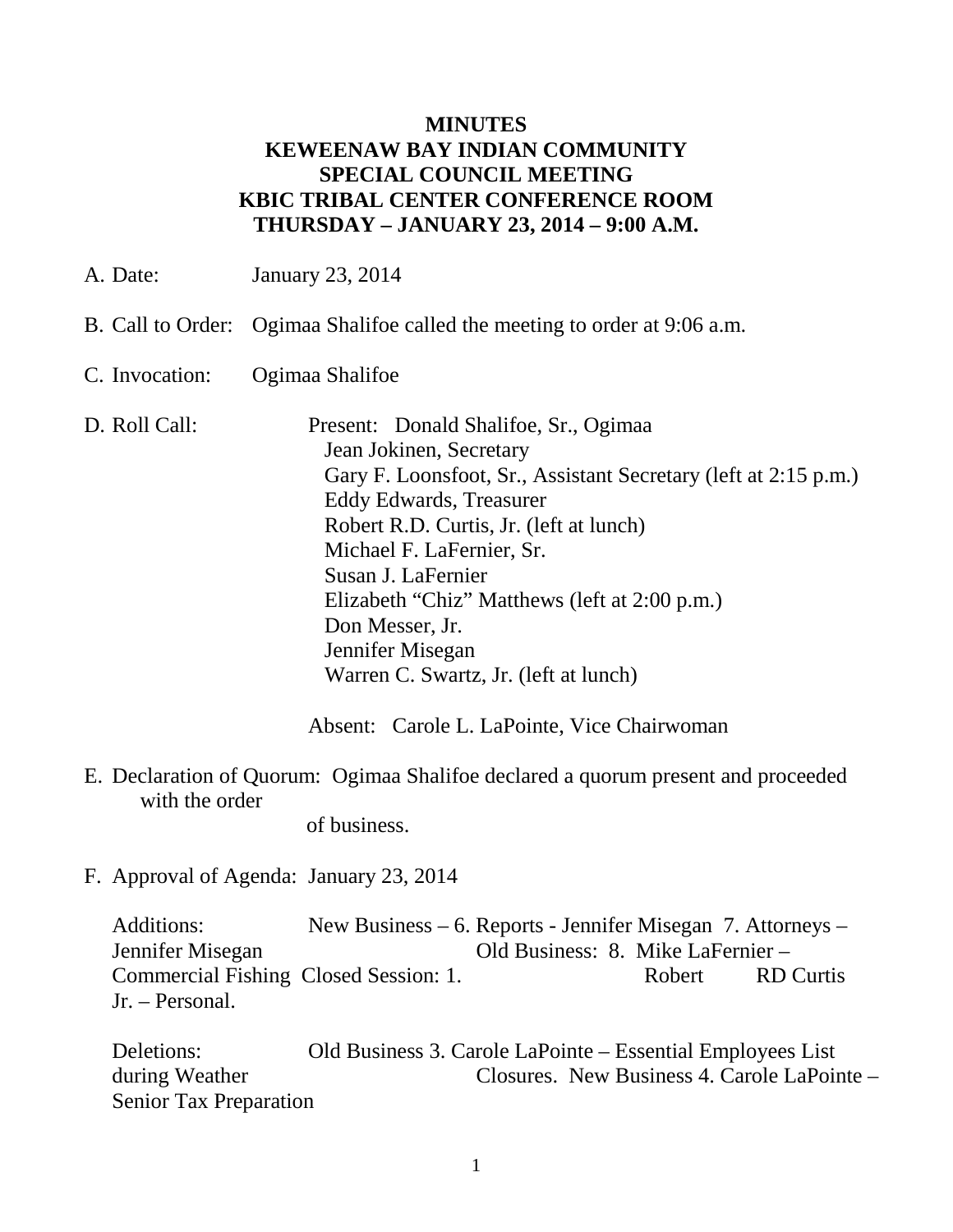**MOTION MADE BY GARY F. LOONSFOOT, SR. TO APPROVE THE AGENDA WITH THE CHANGES. SUPPORTED BY MICHAEL F. LAFERNIER, SR. TEN IN FAVOR (Donald Shalifoe, Sr., Jean Jokinen, Gary F. Loonsfoot, Sr., Eddy Edwards, Robert R.D. Curtis, Jr., Michael F. LaFernier, Sr., Susan J. LaFernier, Elizabeth "Chiz" Matthews, Don Messer, Jr., Jennifer Misegan), OPPOSED - 0, ABSTAINING - 0, TWO ABSENT (Carole LaPointe, Warren C. Swartz, Jr.), MOTION CARRIED.**

- G. For Your Information:
	- 1. SNB KBIC Guaranteed Loan/Vocational Tech Student Loan Program Account Summary
		- January 8, 2014: Eddy Edwards asked about old loan recipient.
	- 2. Dale Shalifoe Ojibwa Casino Financial Reports July/August/September FY2013
	- 3. Dale Shalifoe Ojibwa Casino II Financial Reports July/August/September FY 2013
- H. Recognize Scheduled Delegation/Individuals:
	- 1. Jeff Loman/Steve Walsh, CEO Traxys North America L'Anse Warden Electric Company Update – Tribal Member addressed Council on the history with the company. Will come back at 2:00 p.m. with Steve Walsh, CEO Traxys North America (was unavailable until after noon)
- I. Old Business:
	- 1. Tom Chosa, I.T. Manager Live Streaming Proposal for Meeting Recordings -

#### **Warren C. Swartz, Jr. arrived at 9:30 a.m.**

2. Marty Curtis, House Manager – 2011 E150 Passenger Van Tax Issue.

**MOTION MADE BY EDDY EDWARDS TO APPROVE \$969.00 ADDITIONAL FUNDS FOR THE VAN FOR NEW DAY TO PAY THE TAXES AND HAVE THE VAN DELIVERED TO THE RESERVATION AND APPLY FOR THE REFUND FROM THE STATE. SUPPORTED BY MICHAEL F. LAFERNIER, SR. SEVEN IN FAVOR (Donald Shalifoe, Sr., Gary F Loonsfoot, Sr., Eddy Edwards, Robert R.D. Curtis, Jr., Michael F. LaFernier, Sr., Elizabeth "Chiz" Matthews, Don**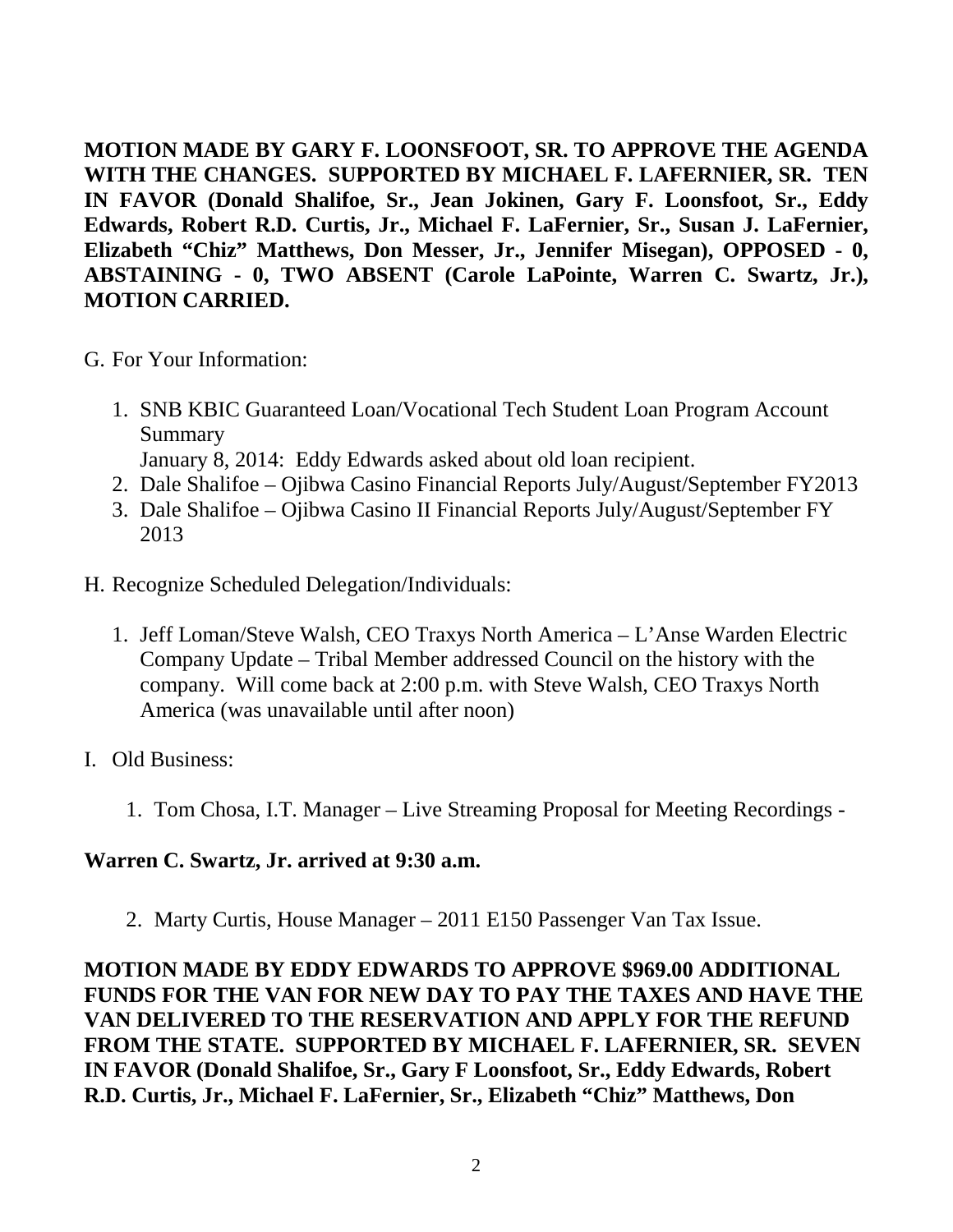## **Messer, Jr.), OPPOSED – 3 ( Jean Jokinen, Susan J. LaFernier, Warren C. Swartz, Jr.), ONE ABSENT (Carole L. LaPointe), MOTION CARRIED.**

Warren C. Swartz, Jr. stated his opposition he opposes because we are paying Michigan Sales Tax again.

- 3. Jean Jokinen, Secretary Review of Committees
- 4. Eddy Edwards, Treasurer Depository of Funds

**MOTION MADE BY EDDY EDWARDS TO APPROVE SUPERIOR NATIONAL BANK AND WELLS FARGO DEPOSITORY OF FUNDS THAT WERE ORIGINALLY ON THE AGENDA JANUARY 4, 2014. SUPPORTED BY JENNIFER MISEGAN. ELEVEN IN FAVOR (Donald Shalifoe, Sr., Jean Jokinen, Gary F Loonsfoot, Sr., Eddy Edwards, Robert R.D. Curtis, Jr., Michael F. LaFernier, Sr., Susan J. LaFernier, Elizabeth "Chiz" Matthews, Don Messer, Jr., Jennifer Misegan, Warren C. Swartz, Jr.) ONE ABSENT (Carole L. LaPointe), MOTION CARRIED.**

- 5. Jennifer Misegan/Francis LaPointe Results of Feasibility Study from Gaming Market Advisory
- 6. Michael F. LaFernier, Sr. Commercial Fishing

**MOTION MADE BY EDDY EDWARDS TO INTRODUCE PROPOSED NEW LAW TO TITLE X OF THE TRIBAL CODE HUNTING, FISHING, TRAPPING AND GATHERING CHAPTER 2.10 SECTION 10.204D(1) THAT TRIBAL COMMERCIAL ICE FISHERMEN ARE EXEMPT FROM THE BOAT INSPECTION PROCESS AND THAT EXEMPTION EXPIRES WHEN THE ICE MELTS. SUPPORTED BY MICHAEL F. LAFERNIER, SR. ELEVEN IN FAVOR (Donald Shalifoe, Sr., Jean Jokinen, Gary F. Loonsfoot, Sr., Eddy Edwards, Robert R.D. Curtis, Jr., Michael F. LaFernier, Sr., Susan J. LaFernier, Elizabeth "Chiz" Matthews, Donald Messer, Jr., Jennifer Misegan, Warren C. Swartz, Jr.), OPPOSED - 0, ABSTAINING - 0, ONE ABSENT (Carole L. LaPointe), MOTION CARRIED.**

**Break 10:15 a.m. – 10:28 a.m.** 

J. New Business: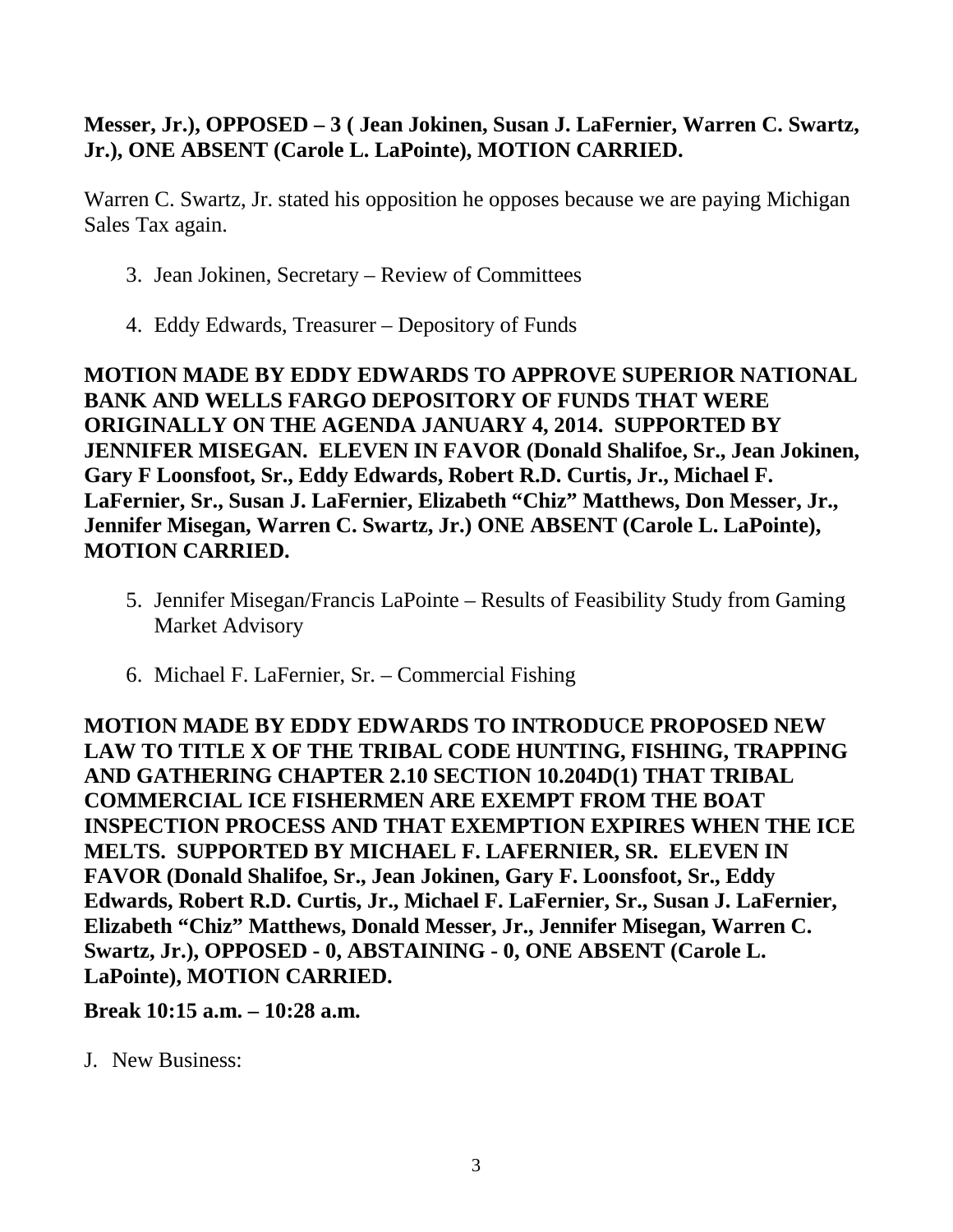- 1. Jason Ayres, Realty Officer
	- a) Resolution KB-002-2014 John H. Joseph Messer, Jr. Residential Lease

**MOTION MADE BY MICHAEL F. LAFERNIER, SR. TO APPROVE RESOLUTION KB-002-2014 JOHN H. JOSEPH MESSER, JR. RESIDENTIAL LEASE. SUPPORTED BY WARREN C. SWARTZ, JR. ELEVEN IN FAVOR (Donald Shalifoe, Sr., Jean Jokinen, Gary F. Loonsfoot, Sr., Eddy Edwards, Robert R.D. Curtis, Jr., Michael F. LaFernier, Sr., Susan J. LaFernier, Elizabeth "Chiz" Matthews, Don Messer, Jr., Jennifer Misegan, Warren C. Swartz, Jr.), OPPOSED - 0, ABSTAINING - 0, ONE ABSENT (Carole L. LaPointe), MOTION CARRIED.**

b) Resolution KB-003-2014 Charter Township of Marquette Utility Easement

**MOTION MADE BY DON MESSER, JR. TO APPROVE RESOLUTION KB-003- 2014 CHARTER TOWNSHIP OF MARQUETTE UTILITY EASEMENT. SUPPORTED BY MICHAEL F. LAFERNIER, SR. ELEVEN IN FAVOR (Donald Shalifoe, Sr., Jean Jokinen, Gary F. Loonsfoot, Sr., Eddy Edwards, Robert R.D. Curtis, Jr., Michael F. LaFernier, Sr., Susan J. LaFernier, Elizabeth "Chiz" Matthews, Don Messer, Jr., Jennifer Misegan, Warren C. Swartz, Jr.), OPPOSED - 0, ABSTAINING - 0, ONE ABSENT (Carole L. LaPointe), MOTION CARRIED.**

2. Debra Parrish, KBOCC President – Slate of Candidates for the Board of Regents: Clayton Ekdahl, Sandy Swartz, Karen Anderson and Robin Chosa.

**MOTION MADE BY EDDY EDWARDS TO TABLE REQUEST FOR NEXT AVAILABLE MEETING TO SEE THE QUALIFICATIONS FOR THE CANDIDATES. SUPPORTED BY JEAN JOKINEN. NINE IN FAVOR (Donald Shalifoe, Sr., Jean Jokinen, Gary F. Loonsfoot, Sr., Eddy Edwards, Robert R.D. Curtis, Jr., Michael F. LaFernier, Sr., Elizabeth "Chiz" Matthews, Don Messer, Jr., Jennifer Misegan,.), OPPOSED – 2 (Susan J. LaFernier, Warren C. Swartz, Jr.) ABSTAINING - 0, ONE ABSENT (Carole L. LaPointe), MOTION CARRIED.**

- 3. Dan MacNeil, Attorney's Office
	- a) Debra Parrish Business License Renewal for Keweenaw Kustoms & Kwik Lube, LLC

# **MOTION MADE BY WARREN C. SWARTZ, JR., TO APPROVE THE LICENSE FOR RENEWAL FOR KEWEENAW KUSTOMS & KWIK LUBE, LLC . SUPPORTED BY DON MESSER, JR. ELEVEN IN FAVOR (Donald Shalifoe, Sr.,**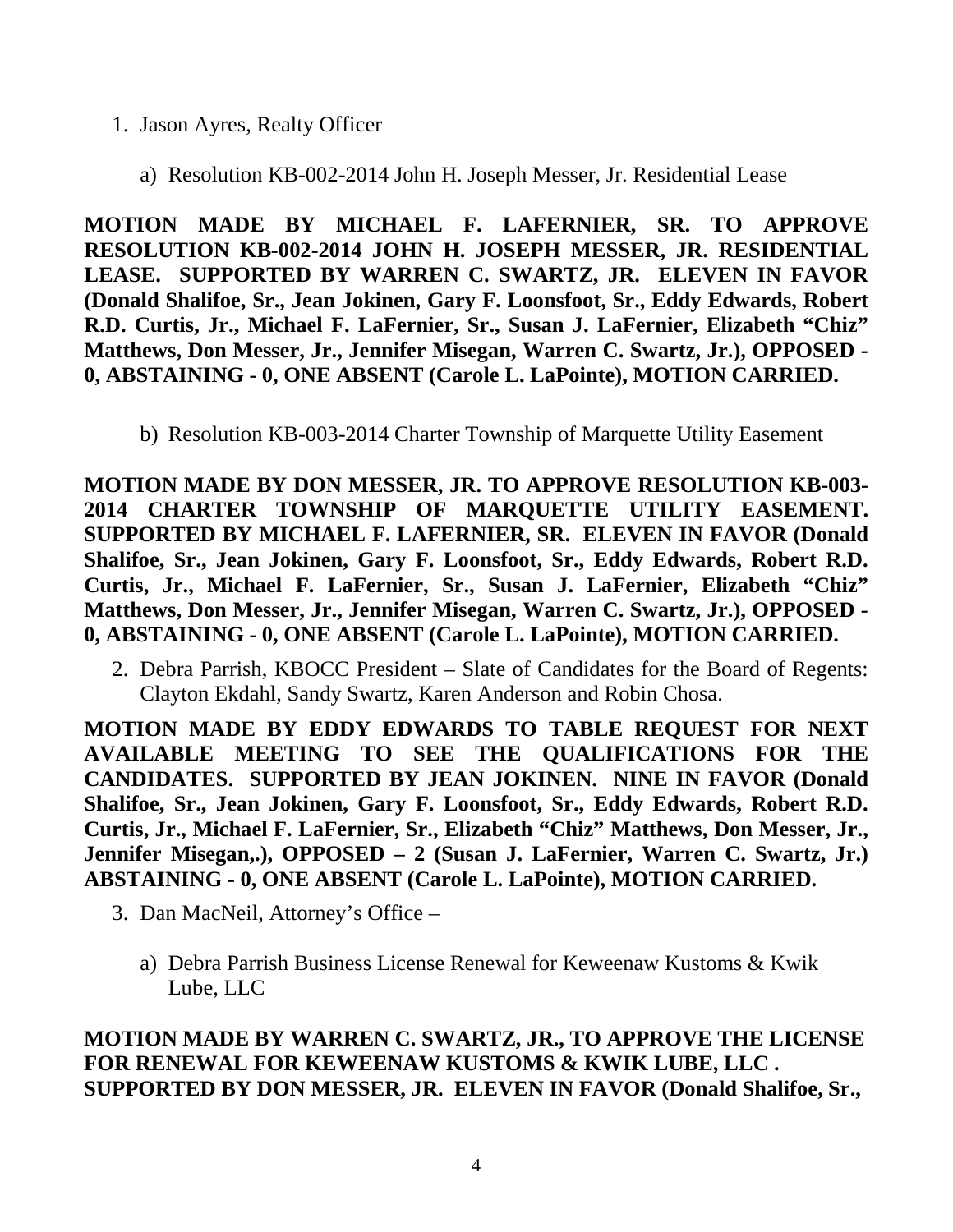**Jean Jokinen, Gary F. Loonsfoot, Sr., Eddy Edwards, Robert R.D. Curtis, Jr., Michael F. LaFernier, Sr., Susan J. LaFernier, Elizabeth "Chiz" Matthews, Don Messer, Jr., Jennifer Misegan, Warren C. Swartz, Jr.), OPPOSED – 0, ABSTAINING - 0, ONE ABSENT (Carole L. LaPointe), MOTION CARRIED.**

b) Don Messer, Jr./Jason Messer Business License Renewal for DaShack

**MOTION MADE BY WARREN C. SWARTZ, JR., TO APPROVE THE LICENSE FOR RENEWAL FOR KEWEENAW KUSTOMS & KWIK LUBE, LLC . SUPPORTED BY ELIZABETH "CHIZ" MATTHEWS. ELEVEN IN FAVOR (Donald Shalifoe, Sr., Jean Jokinen, Gary F. Loonsfoot, Sr., Eddy Edwards, Robert R.D. Curtis, Jr., Michael F. LaFernier, Sr., Susan J. LaFernier, Elizabeth "Chiz" Matthews, Don Messer, Jr., Jennifer Misegan, Warren C. Swartz, Jr.), OPPOSED – 0, ABSTAINING - 0, ONE ABSENT (Carole L. LaPointe), MOTION CARRIED.**

4. Eddy Edwards, Treasurer – KB-005-2014 Popular Referendum

**MOTION WAS MADE BY JENNIFER MISEGAN TO TABLE KB-005-2014 UNTIL THE PROCESS IS DEVELOPED REGARDING THE VOTE. SECONDED BY WARREN C. SWARTZ, JR. FIVE IN FAVOR (Gary F. Loonsfoot, Michael F. LaFernier, Sr., Susan J. LaFernier, Sr., Jennifer Misegan, Warren C. Swartz, Jr.), OPPOSED – 6 (Donald Shalifoe, Sr., , Jean Jokinen, Eddy Edwards, Robert R.D. Curtis, Jr., Elizabeth "Chiz" Matthews, Don Messer, Jr.,), ABSTAINING - 0, ONE ABSENT (Carole L. LaPointe), MOTION DEFEATED.**

**MOTION WAS MADE BY JEAN JOKINEN TO APPROVE KB-005-2014 POPULAR REFERENDUM AND INSTRUCT THE ENROLLMENT DIRECTOR TO PROVIDE THE UPDATED VOTING LIST ACCORDING TO THEIR ORDINANCE. SECONDED BY DON MESSER, JR. SIX IN FAVOR (Donald Shalifoe, Sr., , Jean Jokinen, Eddy Edwards, Robert R.D. Curtis, Jr., Elizabeth "Chiz" Matthews, Don Messer, Jr.), OPPOSED – 5 (Gary F. Loonsfoot, Michael F. LaFernier, Sr., Susan J. LaFernier, Sr., Jennifer Misegan, Warren C. Swartz, Jr.), ABSTAINING - 0, ONE ABSENT (Carole L. LaPointe), MOTION CARRIED.**

Jennifer Misegan and Warren C. Swartz Jr. stated their opposition that a process should have been put in place prior to this.

- 5. Jennifer Misegan
	- a) Reports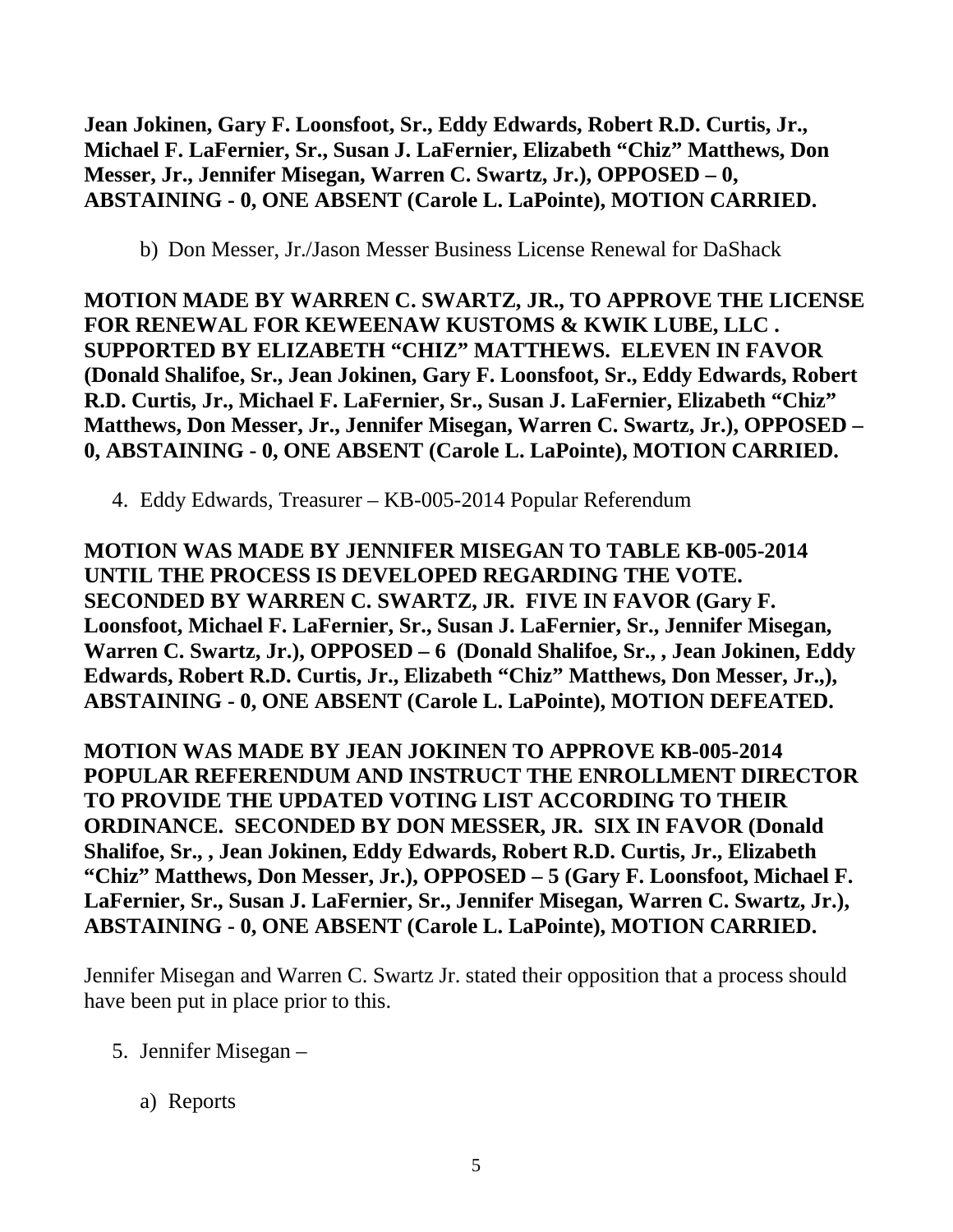### b) Attorney

**MOTION MADE BY GARY F. LOONSFOOT, SR. TO GO INTO CLOSED SESSION FOR ROBERT R.D. CURTIS, JR. FOR A PERSONAL ISSUE. SUPPORTED BY MICHAEL F. LAFERNIER, SR. ELEVEN IN FAVOR (Donald Shalifoe, Sr., Jean Jokinen, Gary F. Loonsfoot, Sr., Eddy Edwards, Robert R.D. Curtis, Jr., Michael F. LaFernier, Sr., Susan J. LaFernier, Elizabeth "Chiz" Matthews, Don Messer, Jr., Jennifer Misegan, Warren C. Swartz, Jr.), OPPOSED – 0, ABSTAINING - 0, ONE ABSENT (Carole L. LaPointe), MOTION CARRIED.**

K. Closed Session:

1. Robert R.D. Curtis, Jr. – Personal Issue

# **Lunch Break**

**Robert R.D. Curtis, Jr., Warren C. Swartz, Jr. left at 11:35 a.m.**

**Donald T. Shalifoe, Sr. called the meeting back to order at 1:10 p.m.**

Old Business:

7. Informal Review/Tribal Court/Social Services/Attorney's Office - Proposed Ordinance 2014- 01 Tribal Code Title IV Juvenile Division Chapter 4.10 Section 4.1004 – **1:00 p.m.**

Recognized Scheduled Delegation/Individuals:

1. Jeff Loman/Steve Walsh, CEO Traxys North America – L'Anse Warden Electric Company Update – Tribal Member addressed Council on the history with the company. Will come back at 2:00 p.m. with Steve Walsh, CEO Traxys North America (was unavailable until after noon)

**MOTION WAS MADE BY EDDY EDWARDS TO ENTER INTO A CONFIDENTIALITY AGREEMENT WITH THE TRAXYS NORTH AMERICA TO LOOK INTO THEIR TAX RETURNS AND START RESEARCHING OUR OPPORTUNITIES FOR SUPPLY, OPPORTUNITIES FOR GRANT FUNDING FOR INFRASTRUCTURE FEASIBILITY STUDIES. SECONDED BY JEAN JOKINEN. ELEVEN IN FAVOR (Donald Shalifoe, Sr., Jean Jokinen, Gary F**